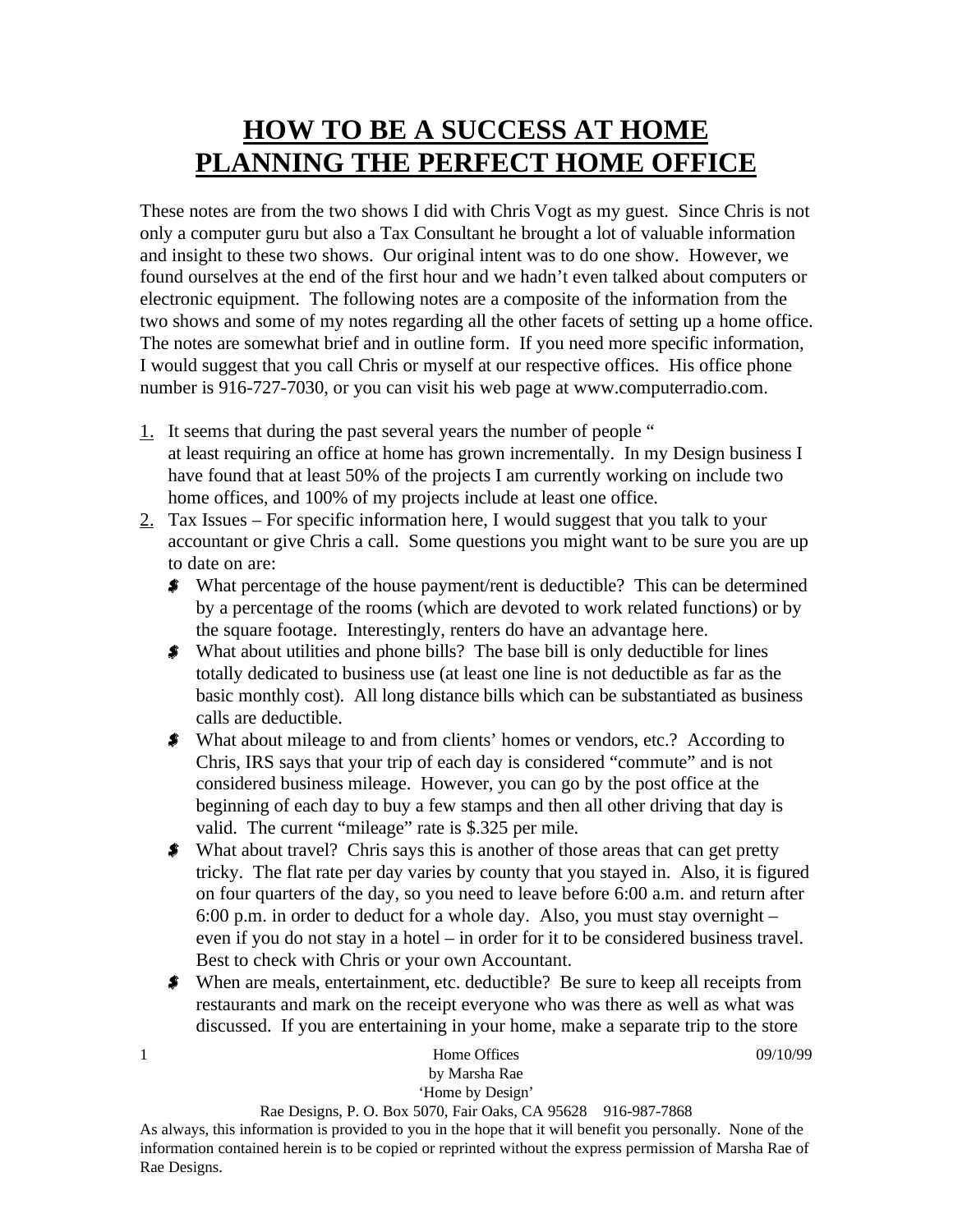and have the items for that meal rung up on a separate bill which you will label and retain.

- What about tools and supplies which 'cross over' such as cameras, video machines, computer, typewriter, pencils, paper, staplers, calculators - and even the desk and lamp? Chris says this can get sticky, but if you can substantiate that the equipment is used at least 75% of the time for business it will probably fly.
- 3. The Plan Any good plan starts with "doing your homework". You need to determine just how much furniture and equipment you will need before you start laying out the plan, and certainly before you purchase anything! As you are listing the furniture pieces you will need, be sure to specify the sizes. Obviously, if you need help here please give me a call at 916-987-7868 or 916-531-2364.
	- Furniture It is important that you go through this list and adapt it to your particular occupation. You will need to factor these items into your space plans as well as your budget.
		- **Pesk**
		- Return or credenza
		- File Cabinets I suggest you take the number of drawers you think might be the most you would possibly need and then double that number. Trust me, you will need them!
		- Bookcases Here again, you will probably need more than you think.
		- Storage Cabinets
		- Work/Conference Table
		- **B** Desk Chair
		- $\bigoplus$  Guest Chair(s)
		- Computer Table
		- Equipment Table (for copier, fax, etc.)
		- Drafting (or other specialized) Table
		- Note: I recommend that you consider built-ins rather than looking for all the component pieces and trying to fit them together. I have had numerous clients who found that they actually saved money and got exactly what they wanted rather than settling for something that didn't quite fit. You might want to call Randy or Charlie at Feist Cabinets. 916-686-8230. Please do tell them you heard about them on 'Home by Design'.

Equipment Needed - It is also important that you go through this list and adapt it to your particular occupation. You will need to factor these items into your space plans as well as your budget.

 $\boxtimes$  Computer - CPU, Monitor, Keyboard, Printer(s), Network Hub and/or Server. When thinking in terms of computers, plan from the beginning that you will eventually probably own all three:

- $\boxtimes$  Desk top One is often not enough so you will want to network them.
- $\boxtimes$  Lap top
- Palm top

## 2 and 100 Home Offices 199/10/99 by Marsha Rae

'Home by Design'

As always, this information is provided to you in the hope that it will benefit you personally. None of the information contained herein is to be copied or reprinted without the express permission of Marsha Rae of Rae Designs.